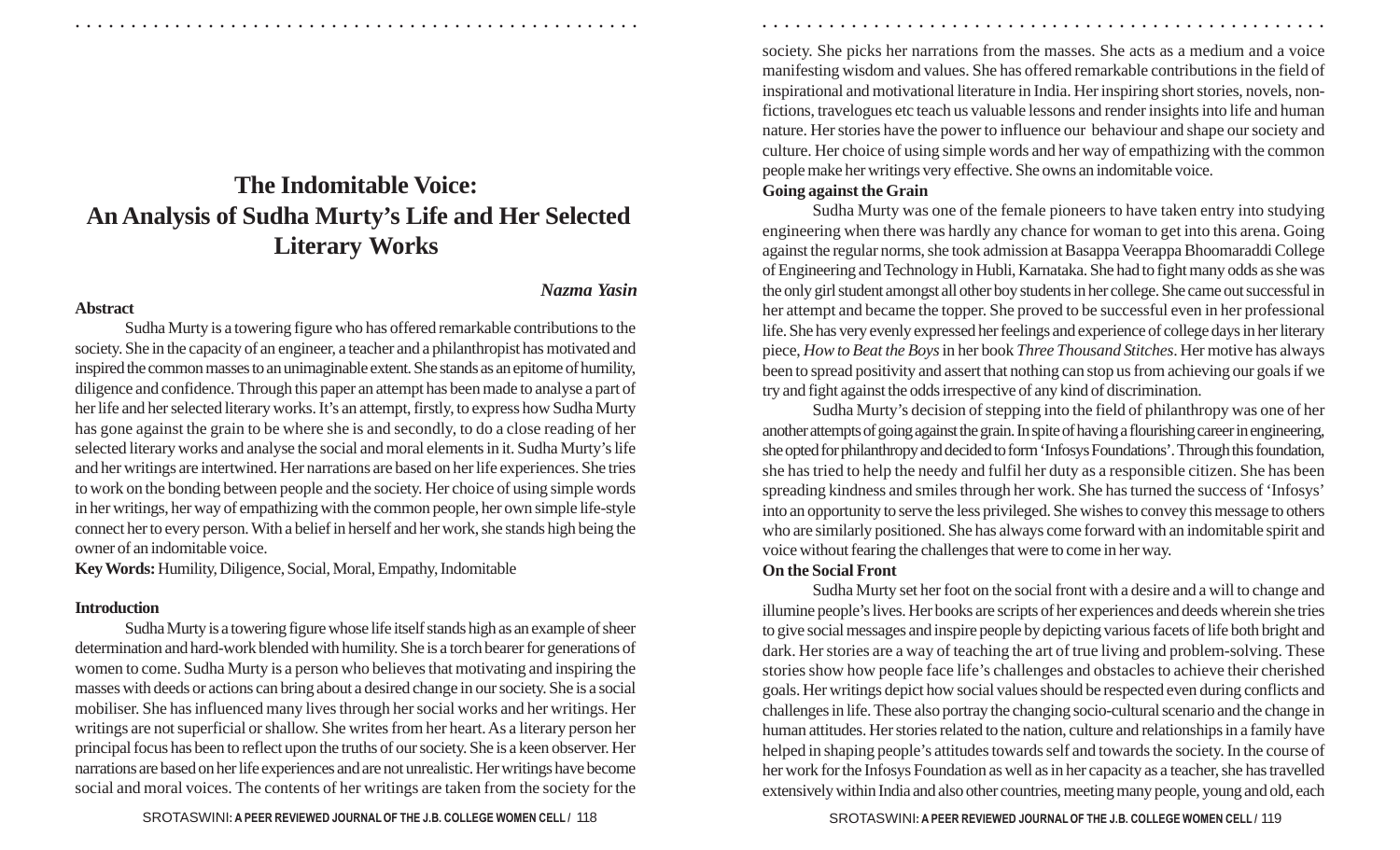one of whom, she felt, has enriched her life in some way or the other. She was inspired to pass on these experiences to the younger generation in the hope that these narratives would inculcate in them the insights and values that she found in them. Her social works and her lessons as a teacher are the base for her literary works. She plays a vital role in shaping good human beings. Sudha Murty once said, "In life's journey, we all meet strange people and undergo many experiences that touch us and sometimes even change us. If you have a sensitive mind, you will see your life too in the vast storehouse of stories. For me, it is something very close to my heart." Through her books *Wise And Otherwise: A Salute To Life, Stove Bursts or Dowry Deaths, The Old Man and His God: Discovering the Spirit of India, The Day I Stopped Drinking Milk, Three Thousand Stitches, Mahashweta* etc., she tries to explore various social issues and problems vis-a-vis human nature and attitude which she had come through during her social expeditions. The books *Mahashweta* and *Dollar Bahu* revolve around women and their circumstances. *Mahashweta* portrays the agony and trauma that a young girl undergoes on discovering leukoderma. The book portrays the 'skin deep' nature of relations that is revealed in moments of crisis. Sudha Murty also tries to highlight the orthodox Indian society regarding women's rights, in stories like *Stove Bursts or Dowry Deaths,* where the death of a twenty year old lady occurs due to issues related to dowry. The story reflects the social structure, dearth of sympathy and consideration among the common people, gender discrimination and the problem of unemployment. These stories create awareness among people and show the need to readdress the society with universal values. In *Three Thousand Stitches* she talks about various experiences in a warm hearted way. The impact of her work in the 'devadasi' community, instances of her father's kindness leading to a positive change in a lady's life, her explorations as a cinema lover, the tough life as a philanthropist at Infosys Foundation, etc, portray her simplest acts of courage through which she has been able to touch lives. Along with the virtues, she has also written about the vices and evilsin society, making readers aware and conscious of the need for self-reform.

## **On the Moral Front**

Sudha Murty is a firm believer of diligence, perseverance, humility, gratitude, down to earth attitude, optimism and many such positive values. She appreciates dignity of labour. Self-reliance and confidence have been such moral forces that have illumined her personality. These get reflected in her writings. Through writing she tries to impart moral lessons to her readers. Her stories play the role of parables more of which are her first person encounters. Sudha Murty tackles human attitudes in many of her stories. In *The Old Man and His God* and in the story, *The Day I Stopped Drinking Milk* she expresses that humanity and culture in many village folk who are hardly literate, are far better than the city bred and educated. She believes and shows that the lessons of humility can be learnt from these villagers who do not feign like the rich and well-bred. In her piece *A Life Unwritten* in the collection *Three*

SROTASWINI**: A PEER REVIEWED JOURNAL OF THE J.B. COLLEGE WOMEN CELL /** SROTASWINI**: A PEER REVIEWED JOURNAL OF THE J.B. COLLEGE WOMEN CELL /** 120 121*Life's Secret Lessons* convey the value of honesty depicted through the act of a little boy who tells Sudha Murty that her writings are better than the way she reads the stories. The story *The Deserving Candidate* depicts the honesty of a candidate who appears for an interview, but refuses to accept the travelling allowance saying that he was staying with his aunt. The story is in fact recognition of merit, truthfulness and honesty where a candidate wants a higher pay to donate a part of the pay to a trust, which funds the education of bright students. Though born to rich parents he did not lose his honesty or simplicity. In the story *Too Many Questions* she says that a gift should not be valued on its price, it is the thought, which should be valued. This story teaches a lesson of humility in the workers. *A Lesson in Life from a Beggar* depicts how Meena a pessimist changes into an optimist when she sees a beggar and his granddaughter laughing and clapping, and screaming in the rain seeing that there was no traffic that day owing to the rains. Meena envies the zest and the spirit in the poor, wondering why she could not obtain that attitude. The story, *The Old Man and His God* depicts an old couple who are happy and contented with what they have and wish to lead a life of dignity though they were poor. They did not want money given to them as a mark of pity, but were contented to live on what they believed was rightfully theirs. Though blind, the old man could sense that Sudha Murty had given him a hundred rupee note. He returns it back to her saying that the money was far more than what one normally gives as a payment for the services of a priest. *A Journey through the Desert* is about two young boys who work at a service station. Their lives change due to the values they imbibe on listening to the stories told by Sudha Murty. The story *Crisis of Confidence* teaches lessons on qualities like self reliance where Sudha Murty observes that education makes a person economically independent and self-reliant. The power and strength of hard-work are depicted in the story *I Will Do It.* The story illustrates how a bright boy has to forego an engineering seat in IIT as his father was not in a position to pay higher fees due to financial and social responsibilities. The boy consoles himself, saying that it is not the institution but the individual who can change his own life through hard work. Through hard work, without the help of caste, community or political connections, this boy became a pioneer in India's Software Industry. He turned out to be an entrepreneur credited with the first wave of Information Technology in India. He earned wealth legally and ethically. He believes in the motto 'Powered by Intellect and Driven by Values'.This became the tag line of his company, Infosys. He is

*Thousand Stitches* she finely portrays the value of kindness and humanity. As the instance goes once her father, at the beginning of his career as doctor, managed to save a new born baby from the clutches of social injustice. Later on, this girl took up the profession of a doctor, saving and nursing many lives. An act of kindness and humanity leading to another act of humanity depicts a moral linkage making the world a better place. *How I Taught My Grandmother to Read and Other Stories* imparts important human values, it teaches us the importance of doing what we believe is right and having the courage to realize our dreams.

○ ○ ○ ○ ○ ○ ○ ○ ○ ○ ○ ○ ○ ○ ○ ○ ○ ○ ○ ○ ○ ○ ○ ○ ○ ○ ○ ○ ○ ○ ○ ○ ○ ○ ○ ○ ○ ○ ○ ○ ○ ○ ○ ○ ○ ○ ○ ○ ○ ○ ○ ○ ○ ○ ○ ○ ○ ○ ○ ○ ○ ○ ○ ○ ○ ○ ○ ○ ○ ○ ○ ○ ○ ○ ○ ○ ○ ○ ○ ○ ○ ○ ○ ○ ○ ○ ○ ○ ○ ○ ○ ○ ○ ○ ○ ○ ○ ○ ○ ○ ○ ○